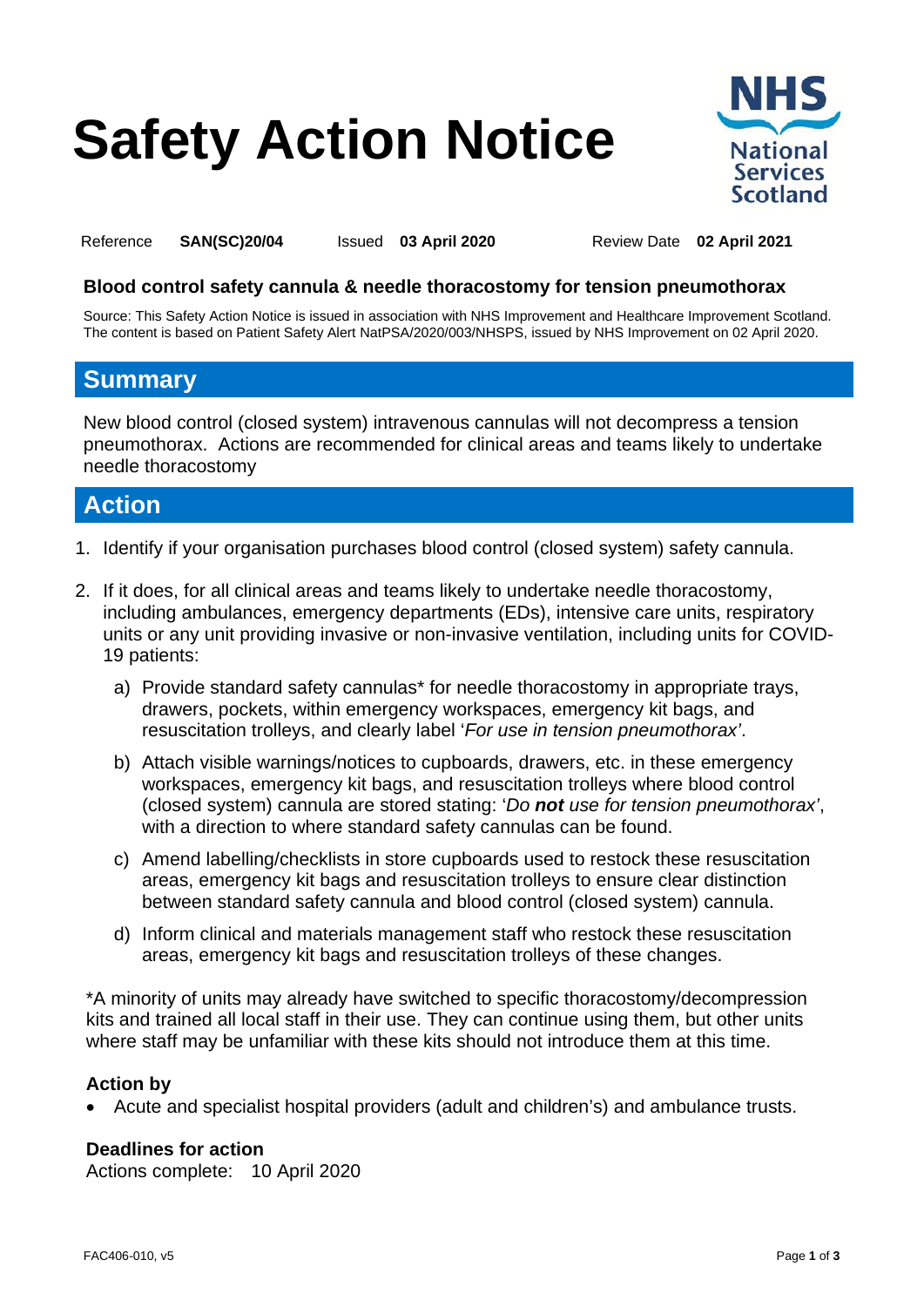# **Problem / background**

Tension pneumothorax can occur following chest trauma, respiratory disease and infection, or during resuscitation requiring invasive or non-invasive ventilation. It is a life-threatening condition resulting from a collapsed lung when air trapped in the pleural cavity compromises cardiopulmonary function.<sup>1,2</sup>

Immediate temporary decompression is required to prevent cardiac arrest.<sup>1,2,3,4,5</sup> This is commonly done by inserting a needle and cannula, usually used for intravenous access, through the chest wall into the pleural cavity (needle thoracostomy) – see Note 1. The needle is withdrawn, and the cannula left in place to allow the trapped air to flow out.

New blood control (closed system) intravenous cannulas are increasingly used in the NHS; at least 130 trusts bought a total of three million of them in the last year (see Note 2 for suppliers). They look very similar to both traditional and standard safety cannula (with needle guard or shield) but have an extra integral septum which closes when the needle is withdrawn and stops free flow in or out of the cannula. Flow is only possible once an intravenous line or Luer-lock syringe is attached to the hub, which opens the septum.

Blood control (closed system) cannulas help prevent blood spillage, exposure and contamination when used for their intended intravenous purpose, but they cannot be used to decompress a pneumothorax without additional equipment.

The main patient safety risks are:

- staff may select a blood control (closed system) cannula not realising its limitations for this procedure
- a blood control (closed system) cannula may wrongly be assumed to be functioning in a patient who is deteriorating rapidly
- a second needle might be introduced risking very significant damage to the lung as it re-inflates.

#### Note

The decompression technique using an intravenous cannula is widely taught to medical staff, paramedics and healthcare professionals in acute emergency care roles, and is supported by NICE and national professional quidelines.<sup>1,2,3,4,5</sup> Most quidance does mention some limitations of using intravenous cannulas, but specially designed tension pneumothorax decompression needles and the open thoracostomy technique requires additional training.

#### **Patient safety incident data and other information**

 blood control (closed system) safety cannula, or that it will not decompress a tension Via the Royal College of Emergency Medicine Safer Care Committee an ED alerted NHS Improvement to their concerns about mistaken use of blood control (closed system) cannula for needle decompression. As clinical staff are unlikely to realise their selected cannula is a pneumothorax, any impact on the patient is unlikely to be identified from reported incidents. However, specialist thoracic staff, medical device safety officers, acute and emergency frontline staff and ambulance networks confirm variation in local training and equipment and that the risks of using closed system cannula for this tension pneumothorax are poorly understood.